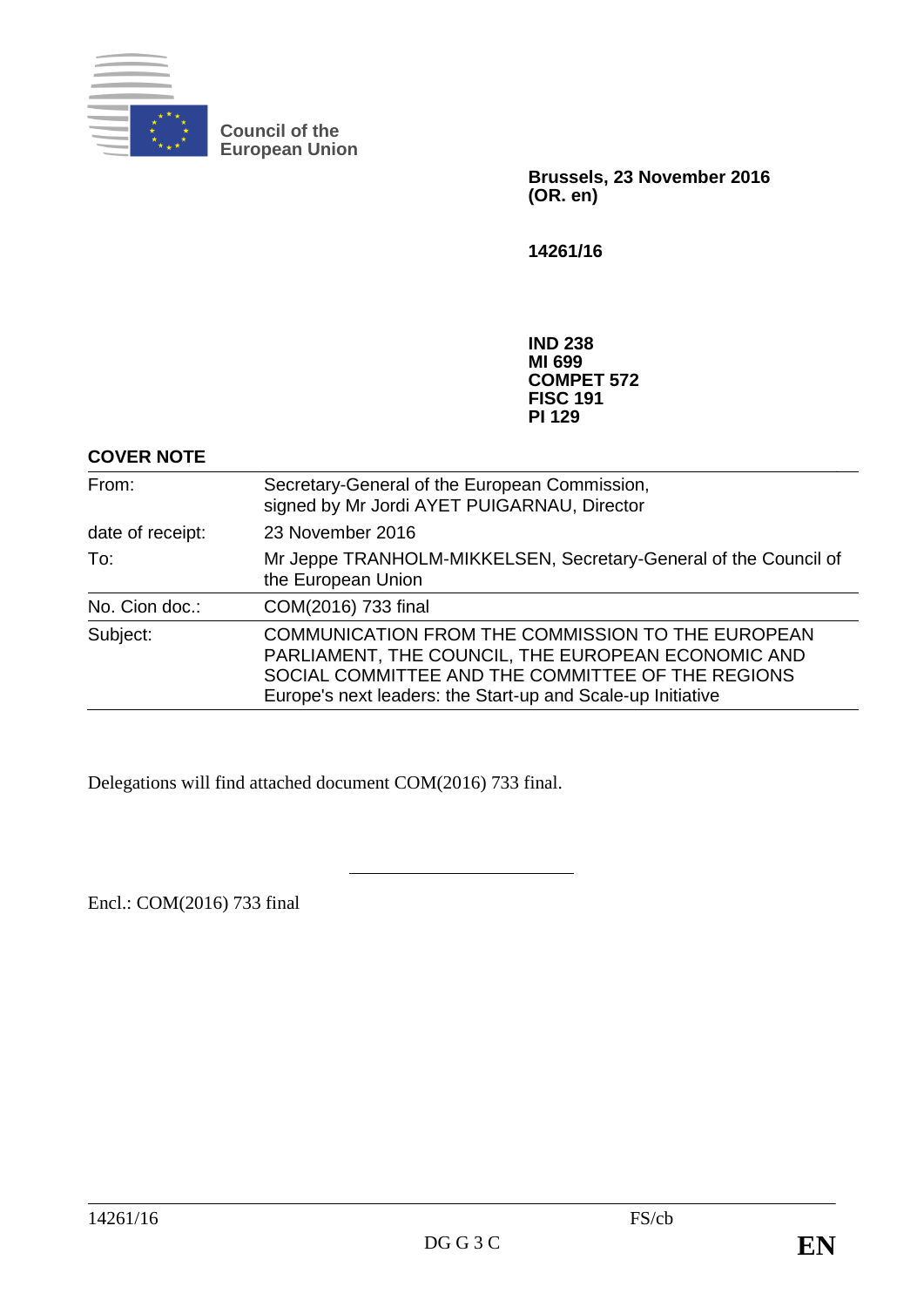

EUROPEAN **COMMISSION** 

> Strasbourg, 22.11.2016 COM(2016) 733 final

# **COMMUNICATION FROM THE COMMISSION TO THE EUROPEAN PARLIAMENT, THE COUNCIL, THE EUROPEAN ECONOMIC AND SOCIAL COMMITTEE AND THE COMMITTEE OF THE REGIONS**

**Europe's next leaders: the Start-up and Scale-up Initiative**

{SWD(2016) 373 final}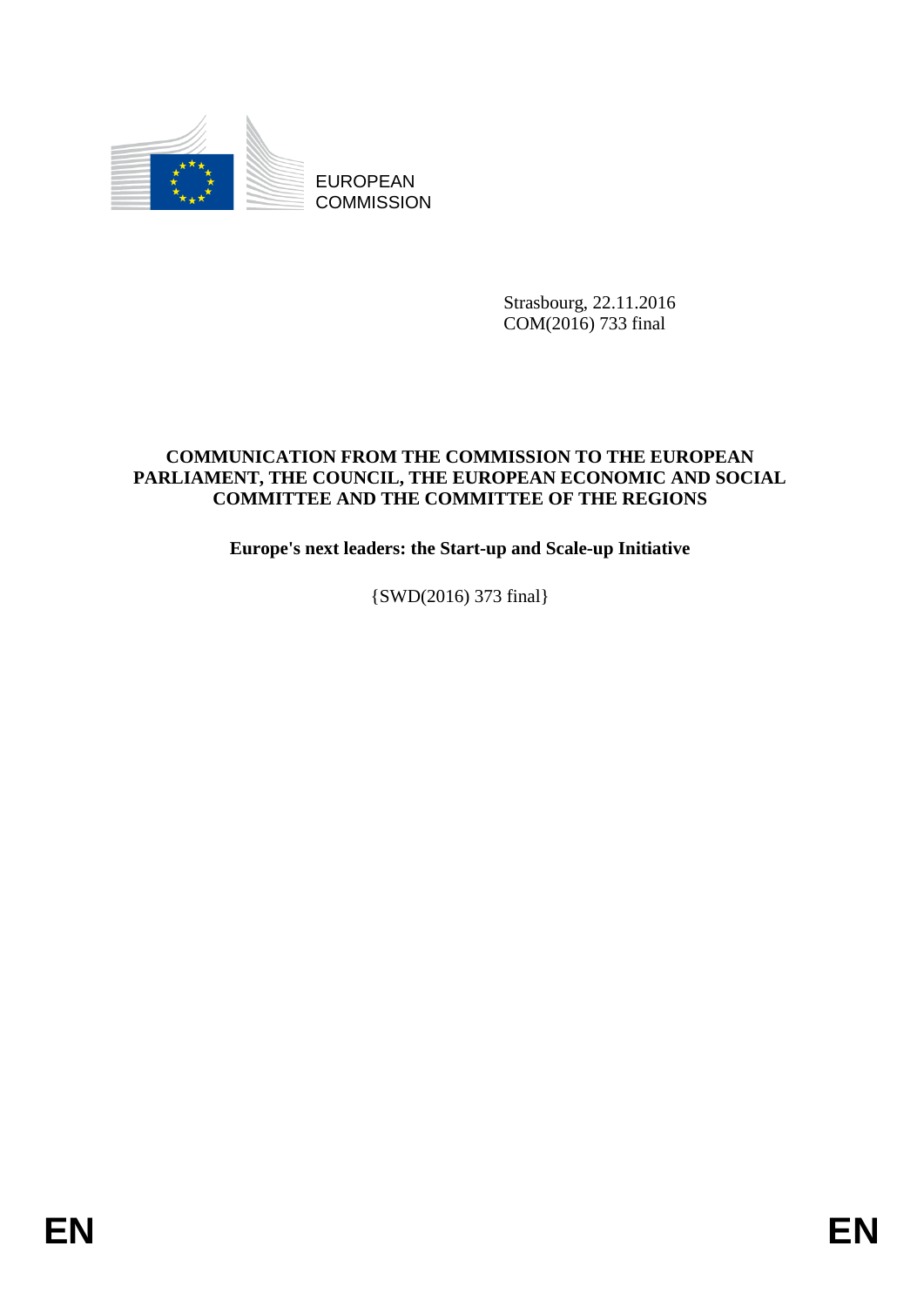#### **COMMUNICATION FROM THE COMMISSION**

#### **EUROPE'S NEXT LEADERS: THE START-UP AND SCALE-UP INITIATIVE**

#### **1. INTRODUCTION**

High-growth firms create many more new jobs compared to other firms.<sup>1</sup> Start-ups scaling up into bigger firms form a large share of these businesses. They increase EU innovation and competitiveness, strengthening the economy. Such "scale-ups" can also provide social benefits, including offering more flexible and modern working arrangements.

In the Single Market Strategy, the Commission announced that it will look at how to make the Single Market more efficient for start-ups and scale-ups. Ultimately, improving the ecosystem for start-ups and scale-ups in Europe will have a direct beneficial effect on jobs and growth in the EU.

Start-ups, often tech-enabled<sup>2</sup>, in general combine fast growth, high reliance on innovation of product, processes and financing, utmost attention to new technological developments and extensive use of innovative business models, and, often, collaborative platforms.

Several Member States have already put in place or are considering initiatives to create an environment conducive to innovation and entrepreneurship. As a result, there is no major difference between the EU and the US as regards the creation of new firms.<sup>3</sup> This is particularly visible in the tech sector where EU companies are in the process of becoming world leaders in certain medium/hightech sectors (e.g. engineering, automotive).

A number of EU initiatives contribute to job creation and growth: the European Fund for Strategic Investments  $(EFSI)^4$ , and its extension and reinforcement, but also the Single Market Strategy<sup>5</sup>, the Digital Single Market<sup>6</sup>, and the Capital Markets Union<sup>7</sup> have also provided a framework for further improvement. In addition, a stronger focus of the European Structural and Investments Funds (ESIF) on innovation and SME support, includes venture capital support to 140,000 start-ups and scale-ups<sup>8</sup>. EFSI agreements already target 377,000 SMEs, including start-ups.

But rather than flourishing and expanding in Europe and beyond, too few European start-ups survive beyond the critical phase of 2-3 years, with even fewer growing into larger firms.<sup>9</sup>

Whilst the reasons for this situation are many, it has been estimated that there could be up to 1 million new jobs created and up to €2 000 billion added to GDP in the EU over the next 20 years if the share of scale-ups would match that of the US.<sup>10</sup> Due to the positive link between firm size and productivity, this would improve Europe's productivity growth.<sup>1112</sup> Additionally, identifying ways to support startups in scaling up could also benefit traditional businesses by supporting them to operate and grow within the Single Market.

7 http://eur-lex.europa.eu/legal-content/EN/TXT/?uri=CELEX%3A52015DC0468

**<sup>.</sup>** <sup>1</sup> According to Henrekson and Johansson, 2010, 4% of firms generate 70% of new jobs. See also: [http://www.kauffman.org/blogs/policy](http://www.kauffman.org/blogs/policy-dialogue/2015/august/deconstructing-job-creation-from-startups)[dialogue/2015/august/deconstructing-job-creation-from-startups](http://www.kauffman.org/blogs/policy-dialogue/2015/august/deconstructing-job-creation-from-startups)

Connectivity; 5G and broadband etc..

<sup>3</sup> Although there are differences between EU Member States.OECD (2015), *Entrepreneurship at a glance.*

<sup>&</sup>lt;sup>4</sup>https://ec.europa.eu/growth/industry/innovation/funding/efsi\_en

<sup>&</sup>lt;sup>5</sup> http://eur-lex.europa.eu/legal-content/EN/TXT/PDF/?uri=CELEX:52015DC0550&from=EN

<sup>6</sup> http://eur-lex.europa.eu/legal-content/EN/TXT/?qid=1447773803386&uri=CELEX:52015DC0192

<sup>8</sup> See<https://cohesiondata.ec.europa.eu/themes/3>

<sup>&</sup>lt;sup>9</sup> The percentage of firms that grow by less than 5 % or not at all is over 45 % in Europe compared to 37 % in the US (Bravo-Biosca, 2011, *A look at business growth and contraction in Europe*.

<sup>10</sup> Danish SME Envoy Report, 2016, *Scale-up Companies– is a new policy agenda needed?*

<http://ec.europa.eu/transparency/regexpert/index.cfm?do=groupDetail.groupDetailDoc&id=26381&no=1>

<sup>&</sup>lt;sup>11</sup> See Eurostat (March, 2016), *Statistics Explained: Entrepreneurship* — *Statistical indicators*: [http://ec.europa.eu/eurostat/statistics](http://ec.europa.eu/eurostat/statistics-explained/index.php/Entrepreneurship_-_statistical_indicators#Small.2C_medium_and_large_enterprises)[explained/index.php/Entrepreneurship\\_-\\_statistical\\_indicators#Small.2C\\_medium\\_and\\_large\\_enterprises.](http://ec.europa.eu/eurostat/statistics-explained/index.php/Entrepreneurship_-_statistical_indicators#Small.2C_medium_and_large_enterprises)

<sup>&</sup>lt;sup>12</sup> Productivity in companies with over 1000 employees is much higher than in other companies. Danish Business Authority.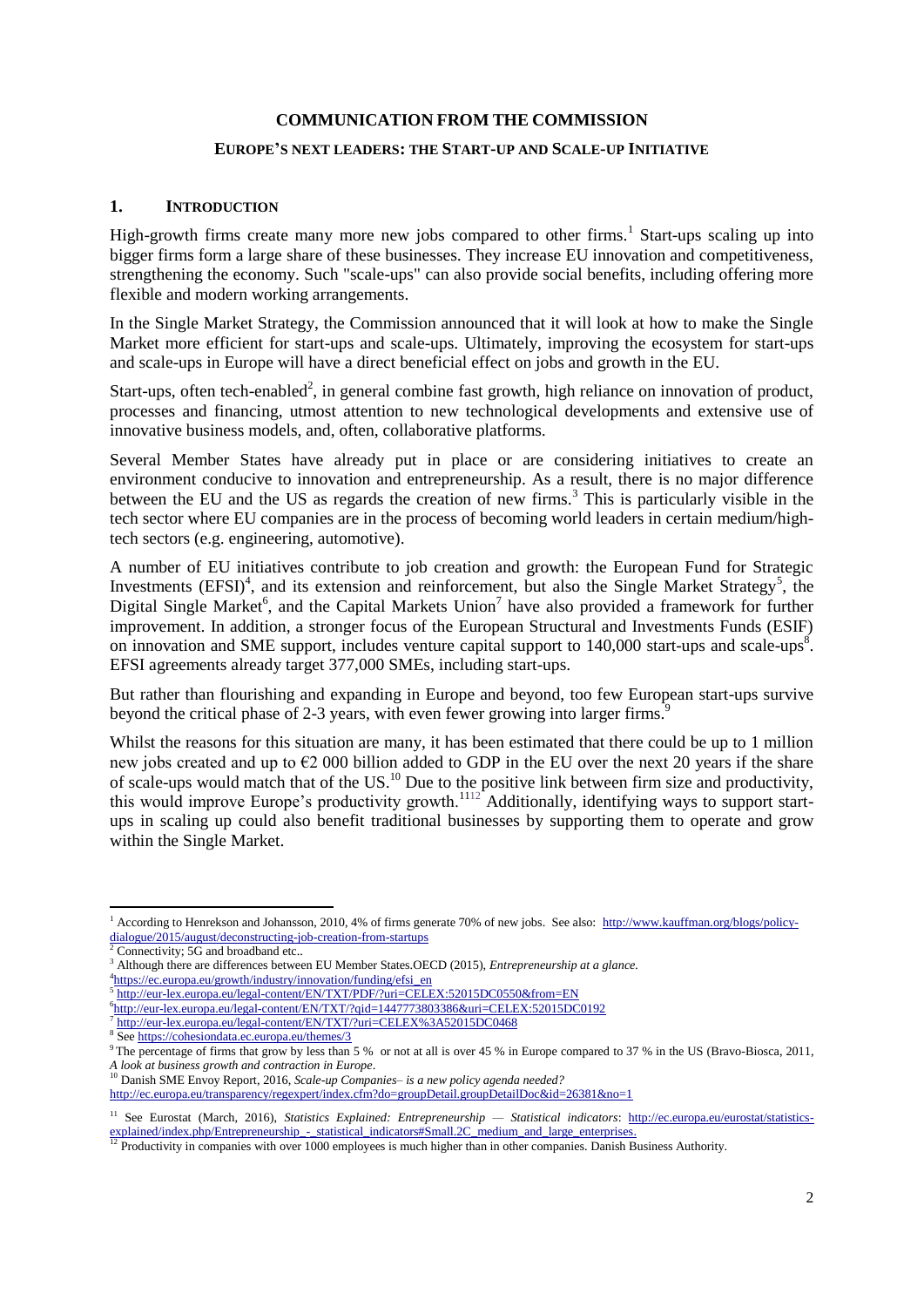The results of a public consultation by the Commission earlier in 2016 confirmed this picture. The key findings $^{13}$  were that:

- start-ups looking to scale up still face **too many regulatory** and **administrative barriers** especially in a cross-border situation;
- for both start-ups and scale-ups, **too few opportunities exist** to find and engage with potential partners in finance, business and local authorities;
- **accessing finance** is one of the biggest barrier to scaling up.

In short, the still too fragmented Single Market<sup>14</sup> may in particular constrain start-ups and scale-ups in their growth potential. It appears that regulatory and administrative barriers often disincentivise them from innovating, valorising their intangible assets, and scaling up, EU-wide. Companies may choose to operate in non-EU jurisdictions with more growth potential, possibly resulting in EU job losses.

European public authorities, start-ups and their business partners must act collectively to avoid that the valuable efforts of start-ups are wasted. A partnership with national, regional and local authorities, and especially with the start-ups themselves, is needed. This involves authorities promoting conditions that ensure start-ups can scale up. In return those start-ups can create jobs, compete on the market and be socially responsible. The recent Scale-up Europe Manifesto<sup>15</sup> shows that start-ups are ready to engage. The Commission welcomes this initiative from the actors in the field and its recommendations have informed the Commission's own reflections as far as these issues are concerned.

This initiative addresses three issues: **barriers**; the **shortage of partners and opportunities**; and **difficulties as regards finance**. It is based on:

- a **coordinated approach** across EU policies, building on measures in place or being developed, including sectoral approaches such as in the space sector;
- a limited and targeted set of **practical measures**; and, above all,
- **partnership**.

#### **2. REMOVING THE BARRIERS**

Many innovative young firms fear that if they grow too big they will be penalised by more burdensome rules, even without cross-border expansion. Many ongoing initiatives with the objective of lowering barriers to cross-border activities are not limited to start-ups, but can have a particularly positive impact on start-ups, e.g. the work on collaborative economy<sup>16</sup>, the ongoing initiatives to further improve service provision in the Single Market and eGovernment, or the ICT standardisation priorities<sup>17</sup>.

First of all, identifying and complying with **regulatory and administrative rules and formalities** can be time-consuming where **information** about national and EU rules is often dispersed and difficult to digest . Understanding all the tax, company, labour law and other requirements is a real challenge, especially for a start-up with limited resources or expertise. The consultation revealed that even once start-ups understand and comply with all relevant requirements, they find them overly burdensome. Nearly 40% of respondents found scaling up harder than expected.

Start-ups, in particular digital ones, also find it difficult to hire staff based in other EU countries (as tax and employment rules vary). Setting up a subsidiary is often too burdensome and does not match their needs (e.g. hiring only one person).

So public authorities at all levels – local, regional, national, European, - must act to remove unnecessary barriers and burdens and assist businesses in dealing with the unavoidable barriers.

**.** 

<sup>&</sup>lt;sup>13</sup> [http://ec.europa.eu/growth/tools-databases/newsroom/cf/itemdetail.cfm?item\\_id=8723](http://ec.europa.eu/growth/tools-databases/newsroom/cf/itemdetail.cfm?item_id=8723)

<sup>&</sup>lt;sup>14</sup> Including the Digital Single Market.

<sup>&</sup>lt;sup>15</sup> Scale Up Europe: A Manifesto for change and empowerment in the digital age, 2016.

<sup>&</sup>lt;sup>16</sup> http://ec.europa.e<u>u/growth/single-market/strategy/collaborative-economy\_en</u>

<sup>&</sup>lt;sup>17</sup> [http://ec.europa.eu/growth/tools-databases/newsroom/cf/itemdetail.cfm?item\\_id=8852](http://ec.europa.eu/growth/tools-databases/newsroom/cf/itemdetail.cfm?item_id=8852)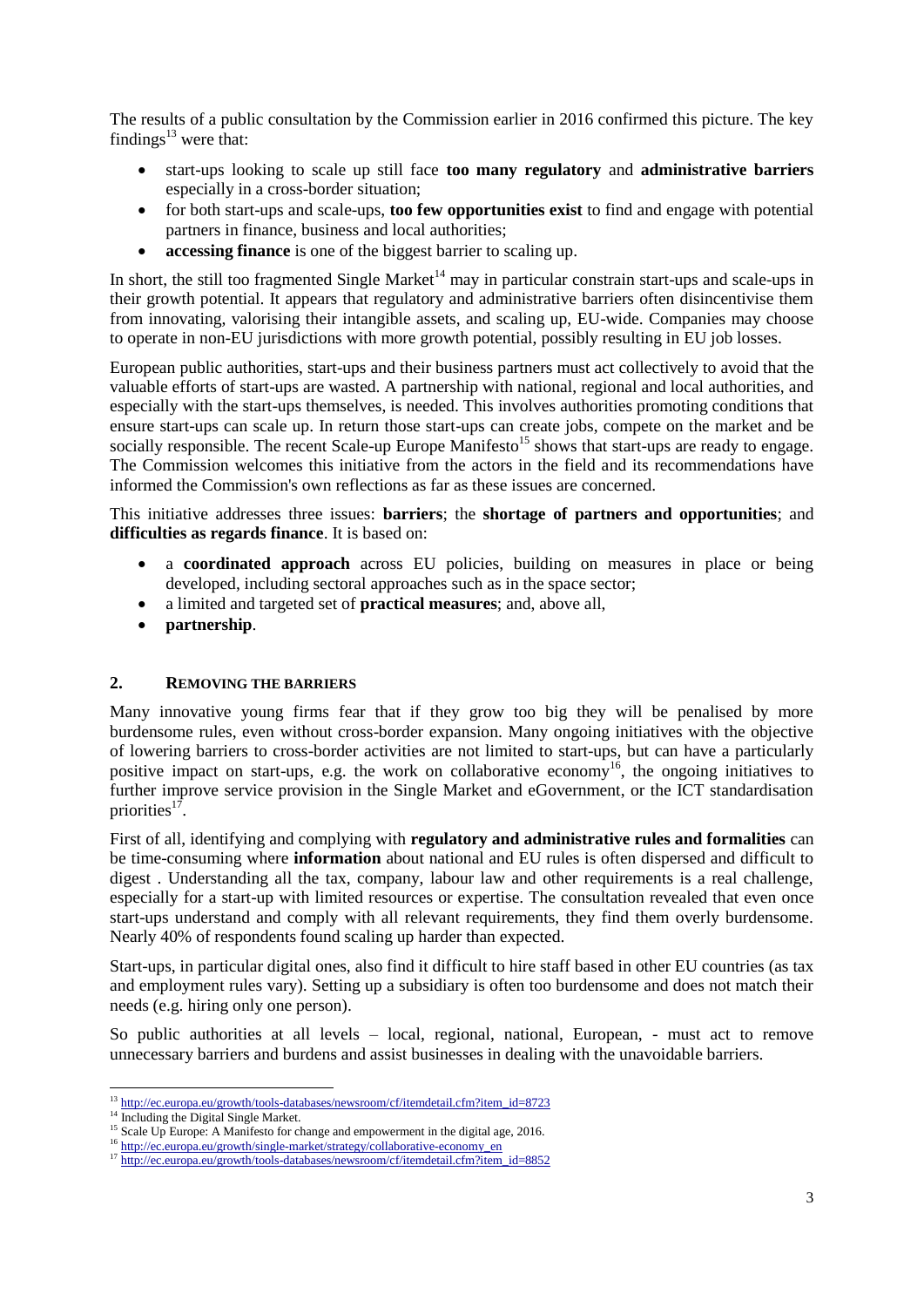The Commission has already taken action and announced further measures in a number of these areas<sup>18</sup>. In 2017, the Commission intends to present initiatives for a Single Digital Gateway to provide easy online access to Single Market information, e-procedures, assistance, advice and problem solving services for citizens and businesses, as well as possibilities to complete cross-border procedures online<sup>19</sup>.

National authorities in the Member States Expert Group are looking into the overall regulatory framework for start-ups, supported by the Horizon 2020 Policy Support Facility, which allows individual Member States to seek recommendations on how to improve the business framework for such firms. To ensure that the Commission and Member States have detailed information and evidence on start-ups and scale-ups, under the revamped **European Observatory for Clusters and Industrial Change<sup>20</sup>**, the Commission will for the first time systematically collect information on start-ups and scale-ups, conduct detailed analysis, and provide feedback and evidence to Member States to help them improve policy design and streamline implementation tools.

Second, start-ups are particularly concerned about **tax and the burden to comply with 28 different tax regimes**: 58% of respondents to the Commission's consultation reported high tax compliance costs. Small and medium-sized businesses (SMEs) spend around 30% of tax related expenditure on compliance costs, and even more if they expand cross-border<sup>21</sup>. Addressing this issue would make a tangible difference and could help start-ups to grow.

As presented in its Action Plan adopted on 6 April 2016, the Commission intends to modernise and simplify the Value Added Tax (VAT) system applying to cross border trade within the EU by creating a Single VAT Area<sup>22</sup>. It will therefore come forward in the coming months with a comprehensive package to reduce the complexity and fragmentation of the EU VAT system and thus creating an environment conducive to companies' growth and favourable to cross-border trade. In the next weeks, the Commission will propose to simplify the Mini-One Stop Shop (MOSS) and extend it to crossborder business-to-consumer supplies of goods and other services. In 2017, it will put forward a targeted VAT simplification package for SMEs, including start-ups. It will also propose a definitive VAT regime for cross-border trade within the EU that will further reduce the burden for start-ups and scale-ups.

Moreover, the recently adopted proposals to re-launch the Common Consolidated Corporate Tax Base (CCCTB) contain incentives for businesses to grow and expand cross-border within the Single Market. In particular, for innovative start-ups and scale-ups that would opt in the CCCTB, it includes a R&D super-deduction, and an allowance to ensure that equity and debt financing are treated equally from a tax point of view<sup>23</sup>.

Thirdly, honest risk-takers are too often subject to inefficient and excessively long **insolvency procedures**. Moreover viable companies don't have the possibility to restructure. In addition, there seems to be very little room for a "second chance" for honest over-indebted entrepreneurs, although failure is often part of the path of a successful entrepreneur. Fear of failure and being penalised for that failure can discourage investing into scaling up.

**.** 

<sup>&</sup>lt;sup>18</sup> The European Commission is continuously managing the corpus of European legislation via the Regulatory Fitness and Performance programme (REFIT) which aims to make sure that EU law remains fit for purpose and delivers the results intended by policy makers in the most efficient and effective way. It targets removing red tape and lowering costs without compromising policy objectives and EU high standards.

<sup>&</sup>lt;sup>19</sup> The online registration of companies will be addressed as part of the planned Commission proposal on facilitating the use of digital technologies throughout a company's lifecycle (see Commission Communication "Upgrading the Single Market: more opportunities for people and business" (COM(2015)550, p. 5; Commission Communication "EU eGoverment Action Plan 2016-2020" (COM(2016)179, p. 8; Commission Work Programme 2017 (COM(2016)710, p. 8).

<sup>20</sup> This will consult with platforms such as European Start-up Network and the Global Entrepreneurship Network

<sup>&</sup>lt;sup>21</sup> See Commission Communication: Building a fair, competitive and stable corporate tax system for the EU.

<sup>&</sup>lt;sup>22</sup> [https://ec.europa.eu/taxation\\_customs/sites/taxation/files/com\\_2016\\_148\\_en.pdf](https://ec.europa.eu/taxation_customs/sites/taxation/files/com_2016_148_en.pdf)

<sup>&</sup>lt;sup>23</sup> The CCCTB could give a boost to start-ups and scale-ups to invest and expand in the Single Market. It will reward their growth-friendly activities such as investment in R&D and equity financing. To support small and innovative entrepreneurship, an enhanced deduction for R&D investments will be given to start-up companies. The CCCTB will address the preferential treatment of debt over equity which will benefit equity-financed innovative companies and start-ups in particular.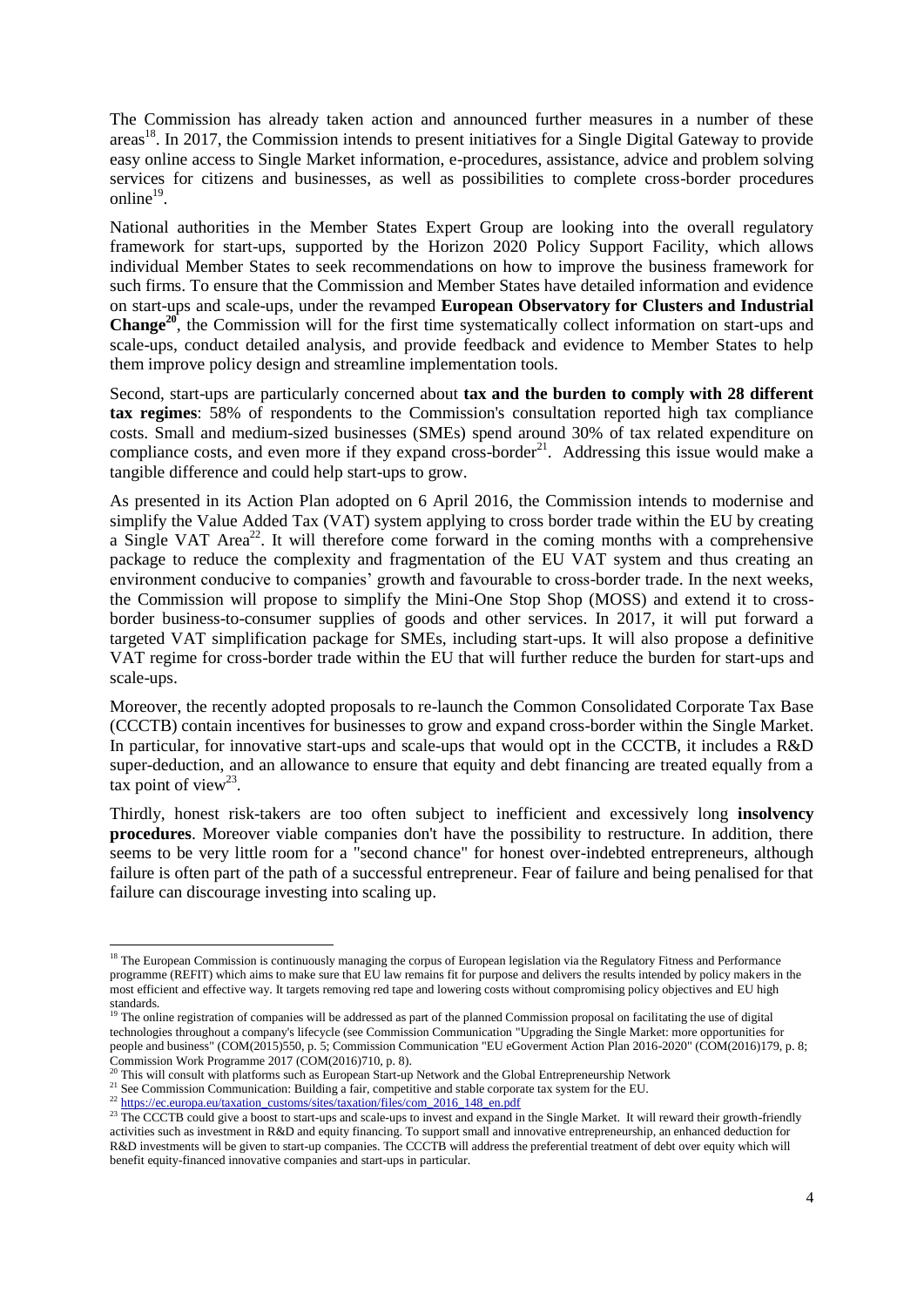As regards **company and insolvency law**, the Commission has adopted today a legislative instrument which will (i) guarantee an early-warning mechanism and the availability of restructuring frameworks in Member States in order to restore viability and avoid insolvency, in particular for SMEs, (ii) provide for a second chance regime for individual honest over-indebted entrepreneurs through a discharge of their debts and (iii) enhance the efficiency of restructuring, insolvency and discharge procedures. The Commission also intends to present in 2017 a company law initiative to facilitate the use of digital technologies throughout a company's lifecycle, in particular in relation to their registration and to the filing of company documents and information, and on cross-border mergers and divisions, including updating the rules on cross-border mergers and complementing them with rules on cross-border divisions. As announced in Digital Single Market, and in the E-government action plan, a large scale pilot project on implementing the "once only" principle across borders in the business-togovernment area will be launched in 2016 with participation of Member States.<sup>24</sup>

Fourth, as regards **labour law**, the Commission will continue to facilitate compliance and respect of workers' rights by start-ups including as regards compliance with the EU rules on working time and health and safety.

Additionally, the EU will continue to use **trade** policy to open up opportunities for start-ups and scaleups in foreign markets, in particular through trade agreements and appropriate measures to ensure predictable and clear trade rules.

#### *Further actions:*

- *- The Commission will work with the European Parliament and the Council and European Parliament to secure timely adoption and implementation of the proposal on preventive restructuring frameworks, second chance for honest entrepreneurs and increased efficiency of restructuring, insolvency and discharge procedures.*
- *- The Commission will broaden the forthcoming guidance on best practice in Member State tax regimes for Venture Capital.*
- *To help start-ups and scale-ups to navigate the often dispersed information sources, the Enterprise Europe Network (EEN) will expand its advisory services with dedicated Scale-up Advisors on relevant national and European rules, funding opportunities, partnering and how to access cross-border public procurement, link up with Startup Europe and with the SME access to Digital Innovation Hubs and the manufacturing pilot lines for SMEs, under Horizon 2020.*
- *- In 2017 under the High Level Group of the Competitiveness Council, the Commission will support a major, comprehensive and detailed peer review of all Member State rules and practices towards start-ups and scale-ups.*

# **3. CREATING NEW OPPORTUNITIES**

The EU and Member States could further simplify the life of start-ups by supporting them in the following areas:

- connecting with the **right partners** (e.g. investors, business partners, universities, research centres);
- accessing commercial opportunities (especially **procurement** contracts);
- recruiting employees with the **right skills**, including from outside the EU.

# **3.1 Partners, clusters and ecosystems**

<sup>1</sup> <sup>24</sup> See eGovernment action plan 2016-2020 COM(2016)179[, http://eur-lex.europa.eu/legal-content/EN/TXT/?uri=CELEX:52016DC0179](http://eur-lex.europa.eu/legal-content/EN/TXT/?uri=CELEX:52016DC0179)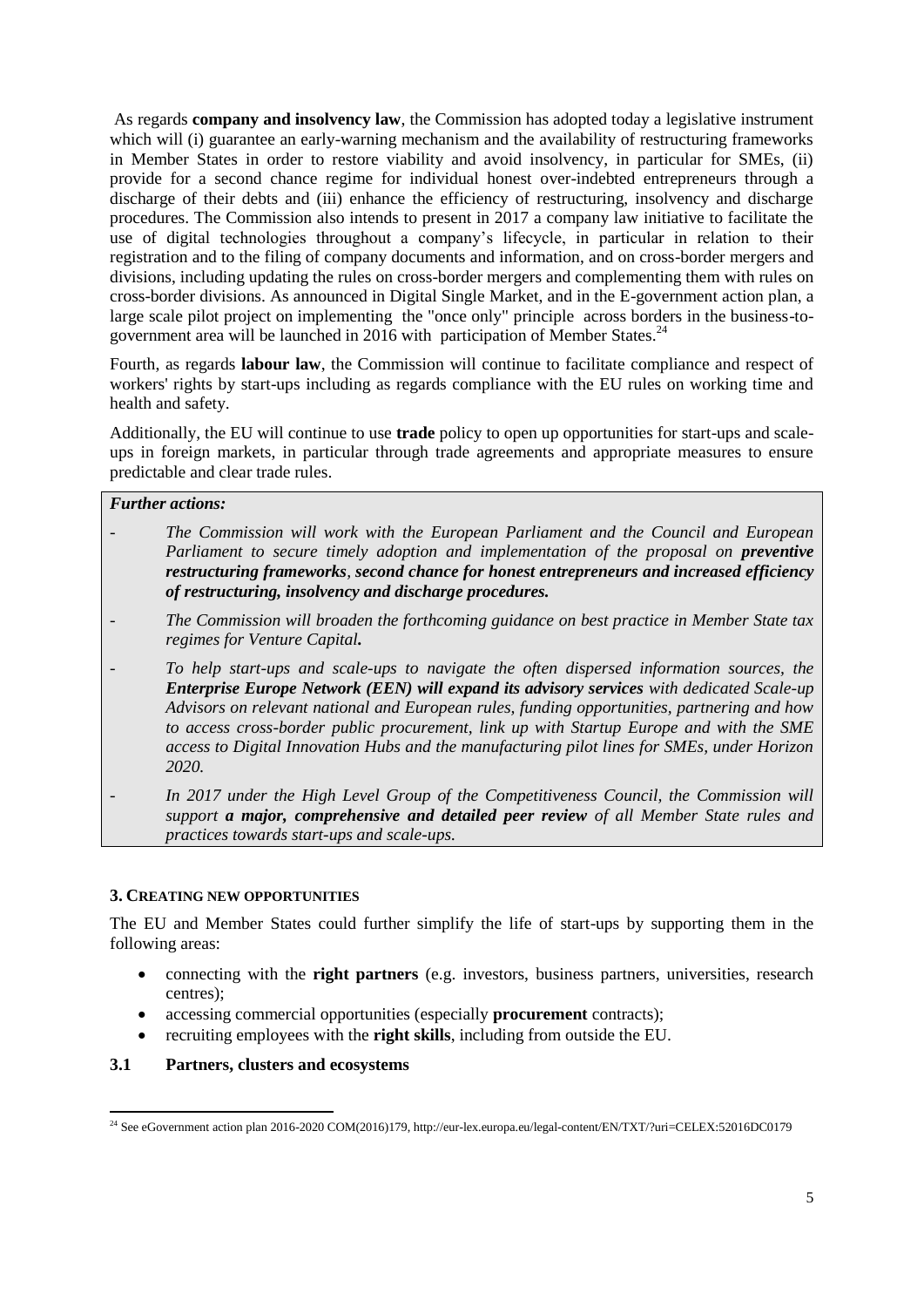In recent years, the Commission and EU Member States have supported the creation of '**communities**' to help start-ups connect with potential partners (e.g. investors, business partners, universities, research centres) through events, platforms, business clusters, networking and supportive local/regional 'ecosystems'.<sup>25</sup>

At EU level, the Startup Europe initiative has emerged as a recognised brand for creating links between ecosystems<sup>26</sup>, focusing on connecting people, local ecosystems, international outreach and providing information through the One Stop Shop for start-ups. Whilst some progress has been achieved, activities will be reinforced, in particular matchmaking between investors, corporates and entrepreneurs as well as networking of regional decision-makers.

In addition, the European Institute of Innovation and Technology (EIT) has set up a number of Knowledge and Innovation Communities in the thematic areas of ICT, Energy, Climate Change, Health, and Raw materials with 25% of public financing, the rest being private investments. The EIT is helping on a number of fronts: entrepreneurship skills, mentoring, and start-up accelerators.

The EU has also established Thematic Smart Specialisation Platforms<sup>27</sup>, linking up regions and businesses and supporting European Structural and Investment Funds (ESIF) investments for scale-ups promoted by regional networks and European Strategic Cluster Partnerships. Together with the targeted support they receive<sup>28</sup>, these projects will help create opportunities for scale-ups. The Commission will encourage Member States to take part in these Thematic Smart Specialisation Platforms and to use the Horizon 2020 Policy Support Facility.

However, despite these initiatives, the public consultation showed that start-ups and scale-ups would benefit from **more coordinated support**:

- a **critical mass** of effectively interconnected EU-wide clusters and ecosystems
- better use of **accelerators** and **incubators**;
- an EU-wide **platform to connect** start-ups with potential partners (alongside existing public and private platforms).

# *Further actions:*

- *- In 2017, the Commission will reinforce Startup Europe which will take a wider scope beyond the ICT and web start-up sector. The Commission will coordinate EU work to connect clusters and ecosystems across Europe, as well as bring stronger coherence between the different EU initiatives in particular by linking up national and regional Ministries, innovation agencies and other stakeholders and ecosystems.*
- *- To connect start-ups with business partners, in 2017, the Commission will launch a number of pilot measures on matchmaking, linking start-ups, mid-caps and larger enterprises and extend the Erasmus for Young Entrepreneurs programme to incubators and entrepreneurs in international markets.*

#### **3.2 Procurement opportunities**

**Public procurement** contracts can support scaling up activities, but SMEs are still underrepresented<sup>29</sup> in particular for so-called 'above-threshold' procurement.<sup>30</sup>

<sup>1</sup>  $25$  The 'entrepreneurship ecosystem approach' explains why some cities/regions have many more start-ups/scale-ups than others, despite having the same regulatory framework. Ecosystems drive resources towards the most productive use. They make it possible to design holistic policies not achieved through traditional approaches.

<sup>26</sup> e.g. the Start-up Europe Summit, Start-up Europe Accelerators Assembly, Start-up Europe Universities network; raising awareness of the funding and networking opportunities available; linking large corporates and start-ups (Start-up Europe Partnership), and celebrating entrepreneurship.

So far on Industrial Modernisation, Agrifood and Energy.

<sup>&</sup>lt;sup>28</sup> e.g. on transforming regions and cities into launch-pads for digital transformation and industrial modernisation.

 $^{29}$  Flash Eurobarometer 417 on barriers to procurement for small companies.

<sup>&</sup>lt;sup>30</sup> Procurement with a value equal to or higher than the thresholds set in EU legislation.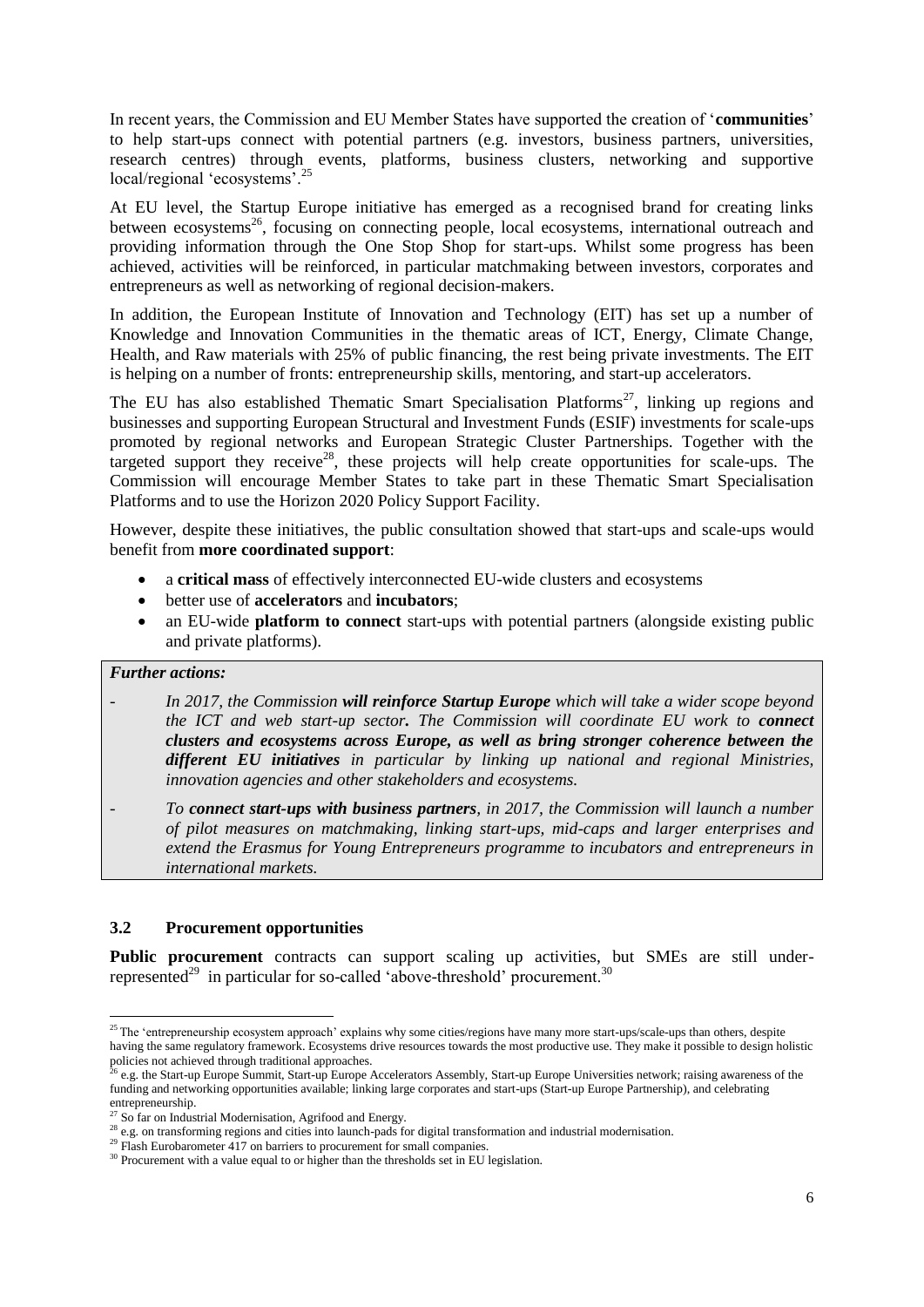Public procurement, a  $E2$  trillion market, represents a great potential for start-ups/scale-ups to grow. Today, this potential is not yet sufficiently used. Compared to their weight in the economy, startups/scale-ups do not get a proportionate share of public contracts<sup>31</sup>. Better support to contracting authorities on using the market opportunities and the modernised procurement tools is necessary to improve the uptake of innovative start-ups/scale-ups. In particular, preliminary market consultations and innovation partnerships can be powerful ways for start-ups/scale-ups to pitch their innovative products to public buyers. Start-ups/scale-ups will thus more easily achieve success in public procurement. Rolling out e-procurement is essential in that regard.

A well designed public procurement of innovation has already helped bring untested ideas to market thus creating cross-border growth opportunities.

In the first FP7 innovation procurement actions SMEs won 2.5 times more contracts than in standard exercises (73% versus 29%) and 15 times more contracts were awarded cross-border than the average in public procurement in Europe  $(29\% \text{ versus } 2\%)$ .<sup>32</sup>

In 2014, the EU adopted a new public procurement framework providing opportunities for start-ups to access public procurement. However, it appears that national or regional/local tendering authorities are not yet sufficiently aware of these possibilities.

### *Further actions:*

*- In 2017, the Commission will introduce measures on EU procurement to: (i) establish innovation brokers to build networks of buyers interested in public innovation procurement, link them with innovative businesses and help the businesses access risk funding<sup>33</sup>; (ii) encourage all Member States to set ambitious innovation buying targets; (iii) provide guidance on innovative procurement<sup>34</sup>, drawing on the Innovation Partnership.*

### **3.3 Skills**

**.** 

Growing companies need to recruit employees with the right **skills**, in particular **technical, financial** and **digital** skills. Entrepreneurial mindset, **management** and **leadership** skills for scaling up are also crucial.

Based on the '**New Skills Agenda for Europe**' (June 2016), the Commission is working to improve **skills quality** and their **relevance to the job market**.

Three initiatives will address these challenges:

- The forthcoming '**Digital Skills and Jobs Coalition**' supports cooperation between education, employment, industry.
- The **'Blueprint for Sectoral Cooperation on Skills**' improves skills intelligence, addresses skills shortages.
- The forthcoming "big data tool" on skills intelligence and forecasting as part of the "Skills" Panorama".

The Commission has also set up two frameworks to improve the teaching and assessment of skills:

- European Entrepreneurship Framework (EntrComp);
- Digital Competence Framework (DigComp).

 $31$  This is particularly true for procurement with a value equal to or higher than the thresholds set in EU legislation.

<sup>32</sup> <https://ec.europa.eu/digital-single-market/en/news/updated-results-ongoing-pre-commercial-procurements-pcp-projects>

<sup>&</sup>lt;sup>33</sup> These brokers would identify and aggregate the needs of public buyers, identify potential suppliers, funnel ideas and fund the most promising ones in particular sectors.

<sup>&</sup>lt;sup>4</sup> Based on the modernised public procurement directives.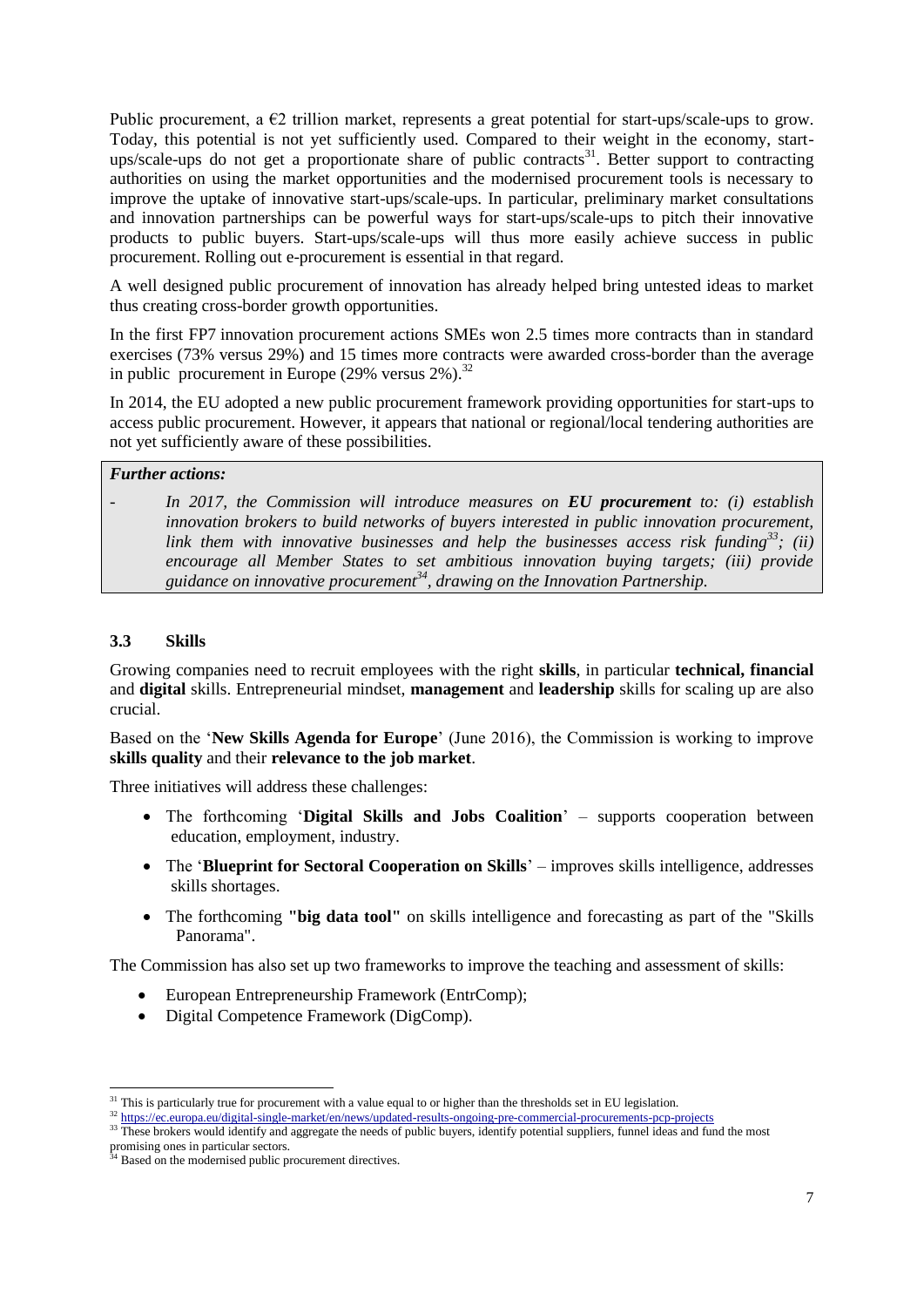It will work with Member States to promote these frameworks nationally. At the same time, the EIT will pursue and increase its work in training Master students with combined technical and entrepreneurship skills.

The Commission is also promoting ICT professionalism – the European e-Competence Framework<sup>35</sup> for ICT professionals is now a standard. Finally, the ability to attract the best talent, including from outside the EU - is another important driver of its success. In June 2016, the Commission proposed to reform the **EU Blue Card** to better attract highly-qualified third-country national workers.<sup>36</sup> As talent from abroad can also make an important contribution in founding start-ups, more work needs to be done within the EU to attract and support them.

#### *Further actions:*

- *- In 2017, the Commission will build on the New Skills Agenda by looking into scaling up the activities of the EIT to promote entrepreneurship, management and innovation skills.*
- *- The Commission will encourage Member States to make more use of Erasmus+ Knowledge Alliances, and the HEInnovate self-assessment tool.*

### **3.4 Enhancing EU innovation opportunities for start-ups and scale-ups**

The Commission has provided increased support to SMEs through the Horizon 2020 research and innovation framework programme, either as partners in collaborative projects with research organisations and other firms, or as single beneficiaries. It has also boosted support for innovation including through more demonstration projects, facilitated access to experimentation and pilot facilities, actions on innovative procurement and reinforced financial instruments. As a consequence, SME participation has increased and is currently above the 20% target level.

The new SME instrument has already supported innovation projects in  $1.924^{37}$  SMEs. However, evidence and stakeholder views<sup>38</sup> demonstrate that Horizon  $2020$  is better at supporting existing technologies and companies, than start-ups that are innovating in new markets or at the intersection between digital and physical technologies. Current support is seen as too complex, inflexible and slow for their needs.

In light of the above, the Commission intends to make changes to Horizon 2020 for the period (2018-2020). These include:

- adopting a fully **'bottom-up' approach** so innovative projects that cut across sectors/technologies become eligible for support;
- making it easier for start-ups to **access financial and technical support**;
- targeting market-creating, breakthrough innovations with **scale-up potential**.

Building on this, and based on the results of the mid-term evaluation of Horizon 2020, the European Commission will consider creating a **European Innovation Council<sup>39</sup>** for future programmes to contribute to generating breakthrough innovations that can capture and create new markets.

In addition to consideration of specific SME needs, such as open and facilitated access to experimentation and pilot facilities, and in cooperation with regions on innovation hubs, the **Innovation Radar** initiative makes it easier to spot Horizon 2020-funded innovations with market potential early on and the teams behind them (e.g. SMEs, start-ups, spin-offs, universities).

**<sup>.</sup>** http://www.ecompetences.eu/.

<sup>&</sup>lt;sup>36</sup> Also in 2016, the reform of the immigration rules for third-country national students and researchers was adopted, giving them the right to stay in the EU to look for a job or set up a business for at least 9 months following graduation or finalization of research (Directive (EU) 2016/801).

 $\frac{37}{37}$  Drawing on the Innovation Partnership and taking into account social and green aspects.

<sup>&</sup>lt;sup>38</sup> https://ec.europa.eu/research/eic/pdf//eic\_call\_for\_ideas-overview.pdf#view=fit&pagemode=none.

<sup>39</sup> Working name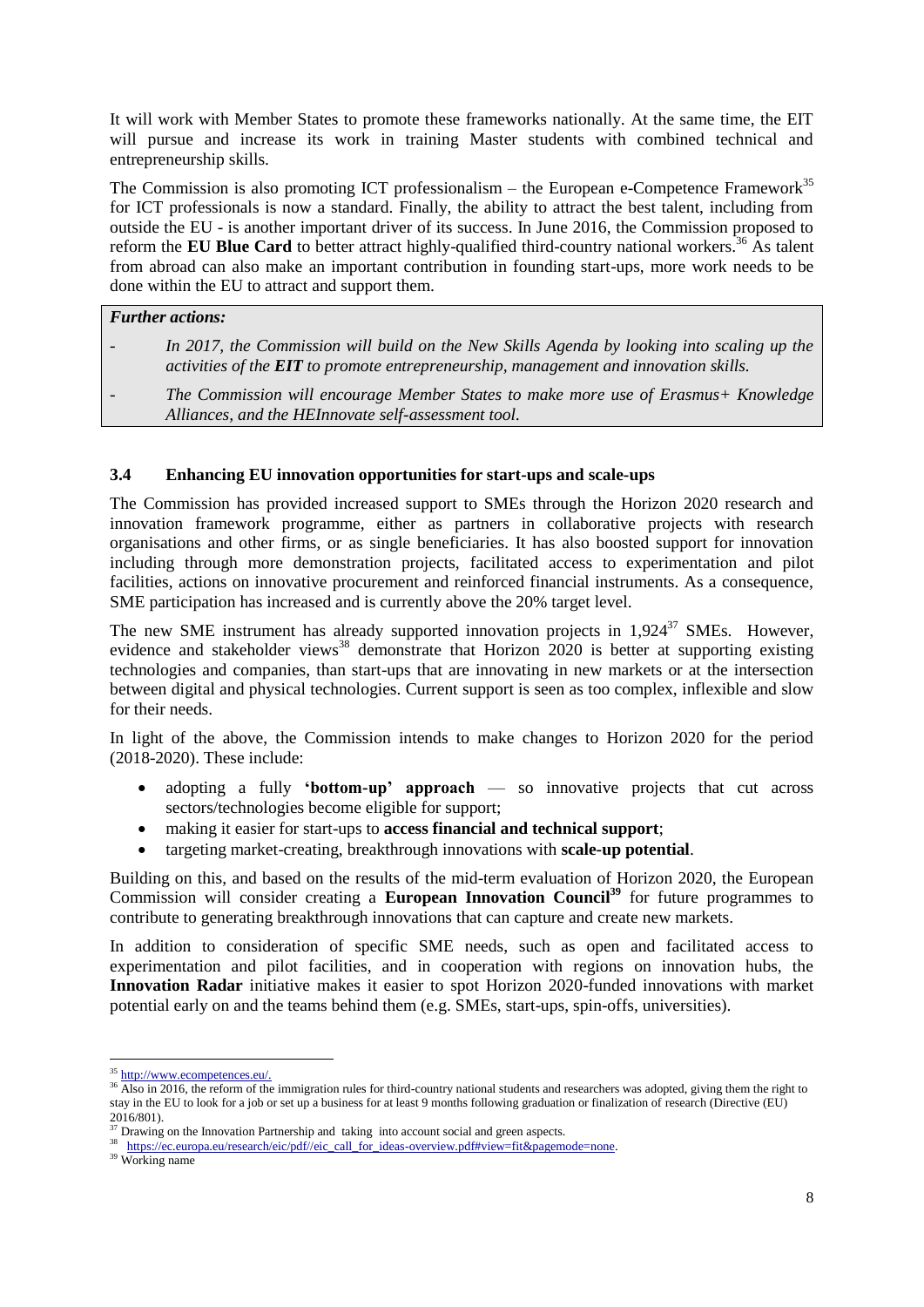The **European Institute of Innovation and Technology** (EIT) has established pan-European accelerators for innovative companies. In addition, the EIT will explore the setting up of schemes to invest directly in the scaling up of existing innovative companies by attracting additional investment from public and private sector sources and existing instruments.

Moreover, it is too difficult for start-ups and scale-ups (and SMEs more widely) willing to do so, to secure and valorise intellectual property rights (**IPR**) because of a lack of precise information and expertise on how to use IPRs strategically as investment/growth vehicles; relatively high system costs; difficulty in getting IPRs valued:  $40$  and high enforcement costs.

Only 9% of EU small companies use registered intellectual property and even less use rights with an EU-wide coverage (3% register EU trade marks)<sup>41</sup>. This often prevents them from reaping the large potential benefits of their innovation efforts. Compared to their peers, SMEs actively using IP generate 32% higher revenue per employee allowing them to offer more attractive wages and increase their workforce faster. IP is therefore key for the scaling-up process of innovation small firms.

Finally, innovators, and particularly start-ups, often face regulatory barriers or uncertainties in introducing their innovations to market. As part of its Better Regulation agenda, the Commission is taking into account the potential impact on innovation of current and new regulation<sup>42</sup>, in line with the "innovation principle" $43$ <sup>3</sup> as requested by the Council.

### *Further actions:*

- *- To improve innovation support, the Commission intends to make changes for the remaining period of Horizon 2020 to provide bottom-up support targeting breakthrough innovation projects with the potential for scaling up, and will consider reinforcing this approach in future through a European Innovation Council<sup>44</sup> .*
- *- The Commission will use the Innovation Radar to connect potential business partners and investors with Horizon 2020-funded innovators to support them to scale up.*
- *- The Commission will carry out an evaluation of the Innovation Deals scheme allowing innovators to work with public authorities and other stakeholders to find ways to address perceived regulatory barriers, and if successful, expand it to other relevant areas. In this context, the Commission will also explore an enabling framework for <i>regulatory sandboxes.*
- *- In 2017-18, the Commission intends to adopt a set of measures to support the use of IPR by SMEs<sup>45</sup> namely (i) streamlining awareness on existing IP Support schemes for SMEs; (ii) developing an EU IP mediation and arbitration network for SMEs; (iii) encouraging the creation of European-level insurance schemes for litigation and IP theft; (iv) improving coordination of IP support funding schemes, including by means of a possible guidance to Member States<sup>46</sup> .*

# **3.5 Social economy and social enterprises**

Globally, there is increasing interest in social innovation as a way to sustainable growth, e.g. fair trade, distance learning, mobile money transfer, integrating migrants, and zero-carbon housing.

**.** 

Report on access to finance for the Cultural and Creative Sectors (European Commission, 2015).

<sup>&</sup>lt;sup>41</sup> Intellectual property rights and firm performance in Europe: an economic analysis (EUIPO, 2015).

<sup>&</sup>lt;sup>42</sup> In the forthcoming revision to the research and innovation tool under the Impact Assessment guidelines.

<sup>&</sup>lt;sup>43</sup> https://ec.europa.eu/epsc/sites/epsc/files/strategic\_note\_issue\_14.pdf

<sup>&</sup>lt;sup>44</sup> Working name

<sup>&</sup>lt;sup>45</sup> Additional details on these measures are provided in the accompanying Staff Working Document. These measures will be developed in close cooperation with the EUIPO (EU Intellectual Property Office).

<sup>&</sup>lt;sup>46</sup> SWD(2016) 373 of 22.11.2016, "Putting intellectual property at the service of SMEs to foster innovation and growth".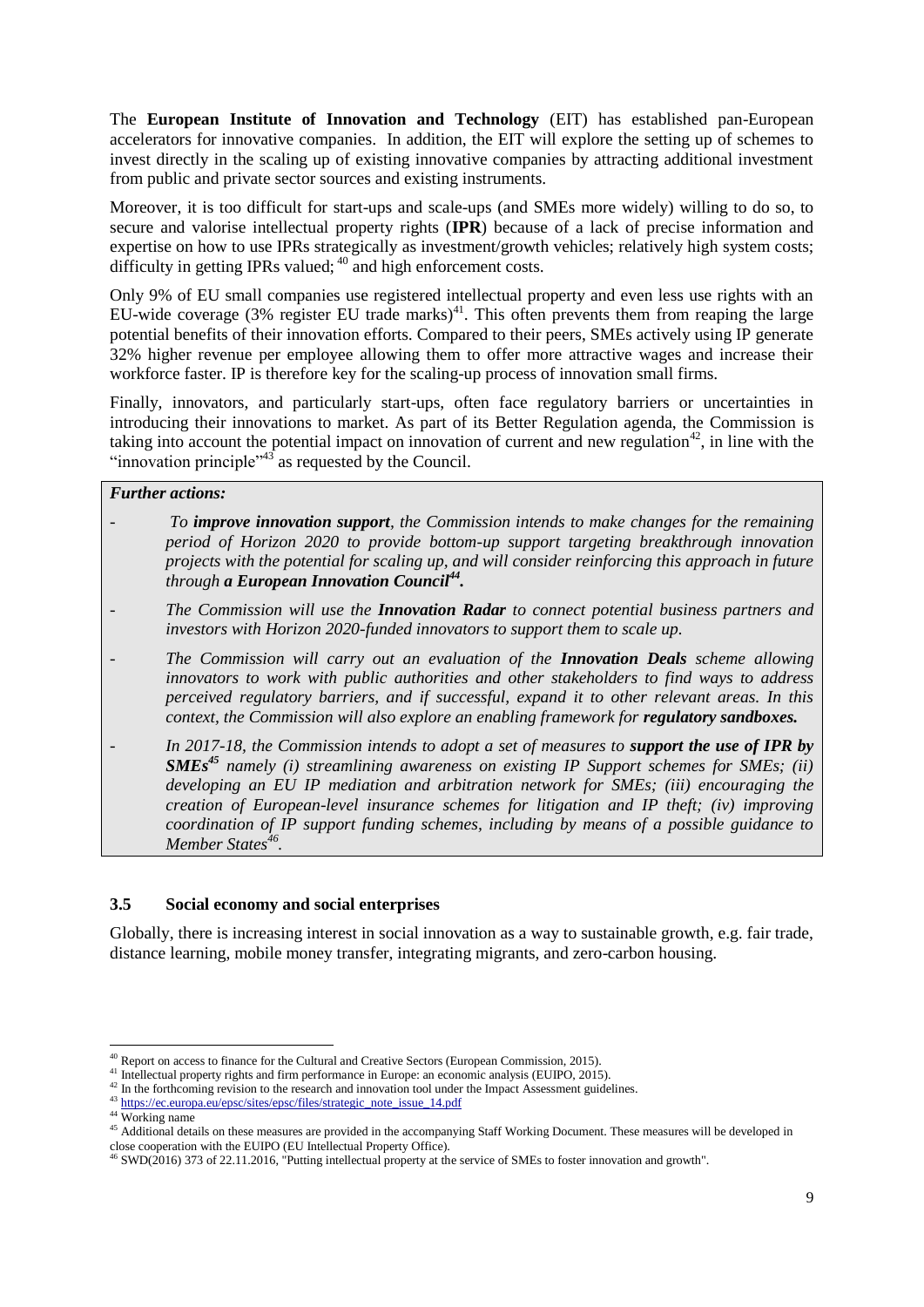Social start-ups<sup>47</sup> therefore have high potential for innovation and positive impact in economy and society at large.<sup>48</sup> Their business model — combining economic efficiency with societal-centred objectives $49$  — has proven very resilient.<sup>50</sup>

And there are good prospects for such start-ups, due to increasing demand for social innovation and the rise of new technologies and collaborative platforms. In addition, many have potential for scaling proven business models which could be replicated in other territories. However, these companies still find it hard to secure funding and support, especially due to the following factors:

- lack of recognition and understanding of their economic potential;
- insufficient exploitation of modern technologies.

Moreover, the Commission has launched with the European Investment Fund new financial instruments to boost lending to social enterprises, as well as new social impact equity instruments under the European Fund for Strategic Investments.

# *Further actions:*

- *- Building on the Social Business Initiative, the Commission will encourage social start-ups to scale up, including through measures focussing on better access to finance, improved access to markets, and strengthening regulatory frameworks by advising Member States on policy design.*
- *- The Commission will also explore measures to facilitate uptake of new technologies, use of new business models<sup>51</sup> and to support impact financing of the social economy and social enterprises throguh EU development/neighbourhood policies and international fora (e.g. G20 Inclusive Business platform)<sup>52</sup> .*

#### **4. ACCESS TO FINANCE**

1

Removing and simplifying regulation, and increasing opportunities for matchmaking, public contracts and effective recruitment will help start-ups to scale up and create sustainable jobs. **Access to finance** is a key barrier to address.

Although the problems that EU firms face in the start-up phase are not larger than those faced in the US, academic evidence and the public consultation confirm that there are substantial differences during the scaling-up phase. This is partly due to the amount of funding available for venture capital investment: it is estimated that in 2014 only around €5 billion was available in the EU, compared to more than  $\epsilon$ 26 billion in the US<sup>53</sup>.

Additionally, **European venture capital funds** are smaller on average<sup>54</sup> and cannot sufficiently help companies grow from start-ups to mid-caps to global players. In 2007-2012, the average size of European venture capital funds (at final closing) was  $\epsilon$ 61 million and 50% were smaller than  $\epsilon$ 27 million; the average US venture capital fund in  $2014$  was \$135 million in size.<sup>55</sup> This is a particular problem for scale-ups, as funding tends to dry up with time.

Being able to choose from a range of **exit strategies** is key for investors. They have to know that they will be able to redeem their investments, be it through an IPO, a trade sale to another company, a sale

 $47$  A social start-up is a start-up that produces societal impact.

<sup>48</sup> [http://eureka.sbs.ox.ac.uk/761/1/Social\\_Innovation.pdf,](http://eureka.sbs.ox.ac.uk/761/1/Social_Innovation.pdf) Oxford Said Business School, Social Innovation.

<sup>49</sup> <http://eur-lex.europa.eu/LexUriServ/LexUriServ.do?uri=OJ:L:2013:347:0238:0252:EN:PDF> .

<sup>50</sup> [http://europa.eu/rapid/press-release\\_CES-12-60\\_en.htm?locale=en](http://europa.eu/rapid/press-release_CES-12-60_en.htm?locale=en)

<sup>&</sup>lt;sup>51</sup> In 2017, the Commission will launch a Social Innovation Challenge Platform to incentivise social enterprises to team up with other types of enterprises to co-develop solutions to societal challenges. It will also launch a call to analyse and collect best practice on how social enterprises can better use the digital economy.

<sup>52</sup> <http://www.un.org/sustainabledevelopment/sustainable-development-goals/>

<sup>53</sup> Thomson ONE in BSG Perspectives 'The State of European Venture Capital'.

<sup>&</sup>lt;sup>54</sup> NVCA report for US figures, data EU report for EU figures.

<sup>55</sup> 'Assessing the Potential for EU Investment in Venture Capital and Other Risk Capital Fund of Funds' study.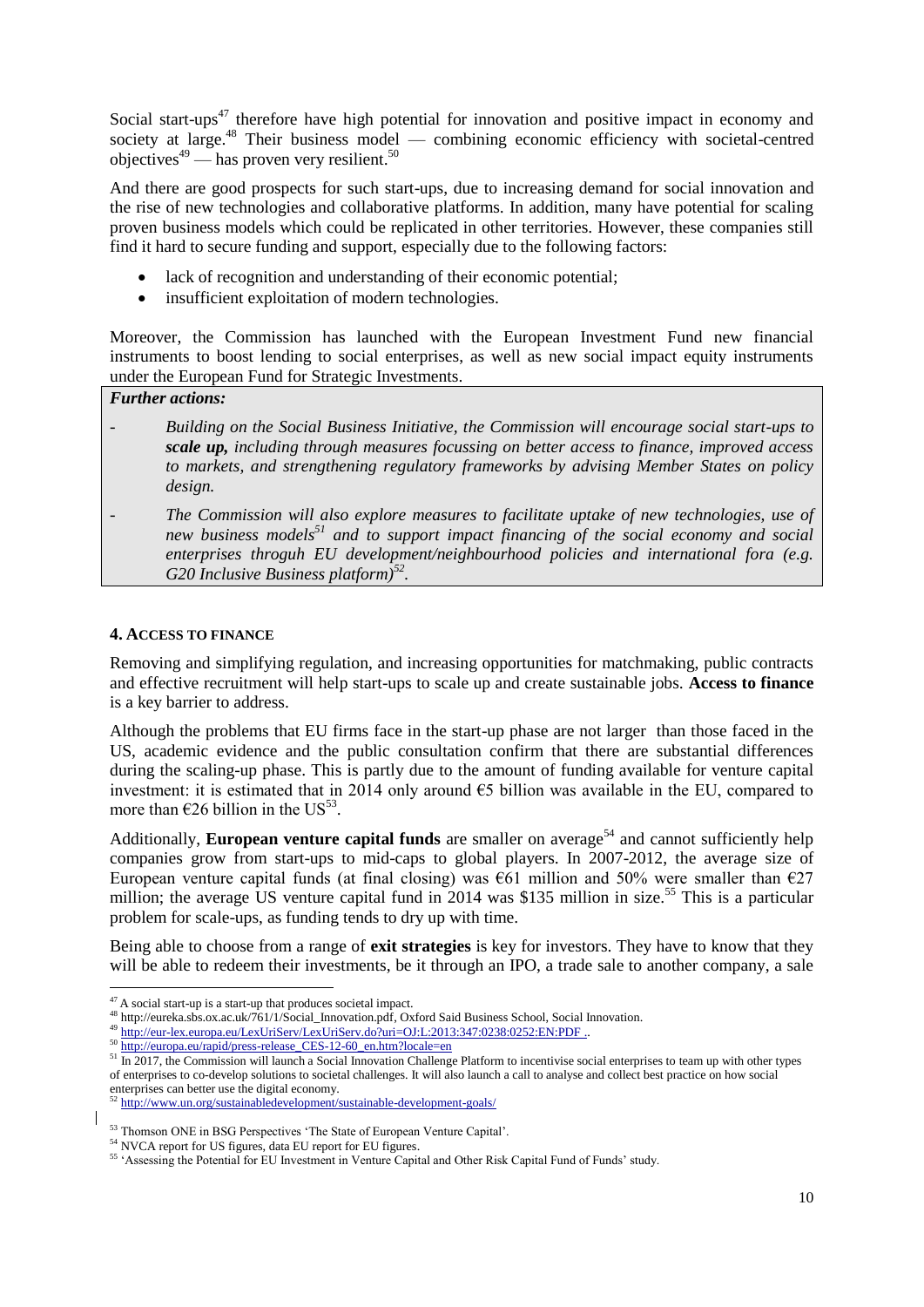to a later stage venture capital or private equity fund, or to resell to the founder(s) of the company. Yet the current lack of information on financing possibilities leads to uncertainty and less investment. Equally, the more later-stage financing is available, the more likely first- and second round investors are to invest.

When accessing **public funding**, 85% of respondents to the public consultation called for better coherence and transparency of funding initiatives, and better targeting of companies who could be tomorrow's leaders.

The Commission is addressing these issues across several policies. In the mid-term budget review, it proposed to increase the budget for EFSI<sup>56</sup>, and COSME, reinforcing existing financial instruments and mobilising additional financing for SMEs in the start-up and scale-up phases.

Since 2010, the EU Programme for Employment and Social Innovation (EaSI) and its predecessor have opened up  $\epsilon$ 1 billion in microcredits for setting up or developing a small business, providing support to over 100,000 micro-entrepreneurs across Europe.

The **Capital Markets Union** launched in 2015 will also help. The Commission is taking forward a comprehensive package of measures to support venture capital and risk capital financing in the EU. In conjunction with the Single Market Strategy, it proposes to create a pan-European Venture Capital Fund of Funds to tackle the small size and fragmentation of European venture capital funds, attract more private capital back to venture capital, enable more SMEs to be financed for longer periods of time, and diversify funding for start-ups, innovation and non-listed companies<sup>57</sup>. In addition, in July 2016, the Commission adopted a proposal to amend the Regulations on European Venture Capital Funds (EuVECA) and, as mentioned above, on European Social Entrepreneurship Funds (EuSEF) to facilitate further cross-border financing for SMEs. Complementing the pan European Venture Capital Fund of Funds and EFSI, the Commission will look into the potential added value of additional **incentives to venture capital** through for instance schemes allowing privately owned and managed investment funds to benefit from public guarantee when raising debt financing in order to make equity and debt investments in start-ups and scale-ups.

The Commission will also continue to monitor **tax schemes/incentives** for investments into startups/scale-ups, and building on successful approaches implemented by Member States and the results of the on-going study on the effectiveness of tax incentives for Venture Capital and business angels to attract more patient capital, it will consider further ways to support Member States' policy design.

To strengthen exit strategies for early investors in start-ups and scale-ups, and complementing the upcoming pilot project for a Pan European match-making platform as well as Start-up Europe initiatives, in 2017-2018 the Commission will monitor the creation of SME growth markets, a new category of multilateral trading facilities that will be given legal form by the Markets in Financial Instruments Directive II (MiFID II)<sup>58</sup>. This will make it easier to raise capital for medium-sized firms, and to share best practice. The Commission will identify market-led and public initiatives that foster the admission of SME shares to trading and explore workable solutions to regulatory issues and market failures.

### *Further actions:*

*- The Commission and the European Investment Fund will make the cornerstone investments in 2017 in the new, independently managed Pan European Venture Capital Fund of Funds alongside major private investors to increase the size of Venture Capital Funds in Europe and overcome current fragmentation. The EU cornerstone investments of up to €400m will be capped at 25% of the total capital in the Funds of Funds, bringing a potential of at least €1.6bn additional investments to Venture Capital in Europe.* 

<sup>1</sup> <sup>56</sup> <http://eur-lex.europa.eu/legal-content/EN/TXT/PDF/?uri=CELEX:52016DC0581&from=EN>

 $57$  A call for expression of interest to select pan-European Fund of Fund promoters has been launched in November 2016.

<sup>58</sup> Directive 2014/65/EU.